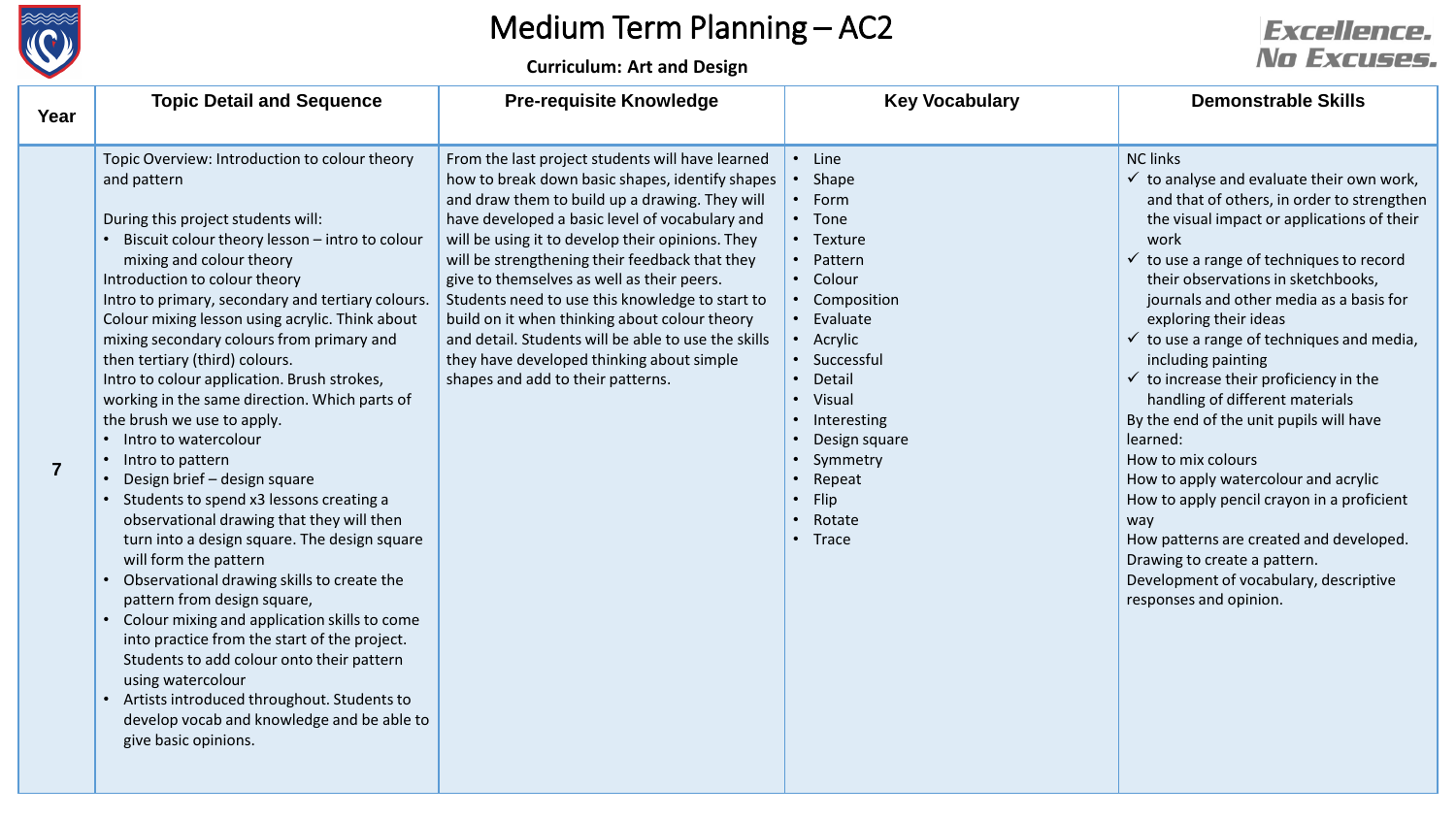

## Medium Term Planning – AC2 **Curriculum: Art and Design**

## *Excellence.* No Excuses.

| Year | <b>Topic Detail and Sequence</b>                                                                                                                                                                                                                                                                                                                                                                                                                                                                                                                                                                                                                                                                                                                                                                                                                                                                                                                                                                                                                                    | <b>Pre-requisite Knowledge</b>                                                                                                                                                                                                                                                                                                                    | <b>Key Vocabulary</b>                                                                                                                                                                                                                                                                                                                                                                                 | <b>Demonstrable Skills</b>                                                                                                                                                                                                                                                                                                                                                                                                                                                                                                                                                                                                                                                                                                                                         |
|------|---------------------------------------------------------------------------------------------------------------------------------------------------------------------------------------------------------------------------------------------------------------------------------------------------------------------------------------------------------------------------------------------------------------------------------------------------------------------------------------------------------------------------------------------------------------------------------------------------------------------------------------------------------------------------------------------------------------------------------------------------------------------------------------------------------------------------------------------------------------------------------------------------------------------------------------------------------------------------------------------------------------------------------------------------------------------|---------------------------------------------------------------------------------------------------------------------------------------------------------------------------------------------------------------------------------------------------------------------------------------------------------------------------------------------------|-------------------------------------------------------------------------------------------------------------------------------------------------------------------------------------------------------------------------------------------------------------------------------------------------------------------------------------------------------------------------------------------------------|--------------------------------------------------------------------------------------------------------------------------------------------------------------------------------------------------------------------------------------------------------------------------------------------------------------------------------------------------------------------------------------------------------------------------------------------------------------------------------------------------------------------------------------------------------------------------------------------------------------------------------------------------------------------------------------------------------------------------------------------------------------------|
|      |                                                                                                                                                                                                                                                                                                                                                                                                                                                                                                                                                                                                                                                                                                                                                                                                                                                                                                                                                                                                                                                                     |                                                                                                                                                                                                                                                                                                                                                   |                                                                                                                                                                                                                                                                                                                                                                                                       |                                                                                                                                                                                                                                                                                                                                                                                                                                                                                                                                                                                                                                                                                                                                                                    |
| 8    | Topic Overview: Distorted portraits<br>Wes Naman<br>Francis Bacon<br><b>Edvard Munch</b><br>Picasso<br>David Hockney<br>Nicos Gyftakis<br>During this project students will:<br>• Introduction to Portraiture project.<br>Students explore the facial composition theory<br>and to compare and contrast what they have<br>learnt from the beginning.<br>Students have an understanding of the facial<br>composition theory.<br>Students to explore the work of Wes Naman<br>and begin to think about how their work can<br>link<br>Lesson on photo manipulation. Could be an ICT<br>lesson with filters and photo manipulation by<br>hand.<br>Students to be introduced to the work of Nico<br>Gyftakis. Lines and patterns introduced into<br>the portraits.<br>X3 lessons creating final piece from their own<br>photo manipulation, traced into their<br>sketchbook and then patterns added<br>Students to be using select vocab throughout<br>Students to be developing their opinions and<br>be able to analyse their own work and the<br>work of their peers. | From project one students will have developed<br>their drawing skills, able to draw in proportion and<br>add detail. From year 7 and project 1 students will<br>now be able to make some creative decisions and<br>creative risk take.<br>Students will be developing their vocab and will<br>use this in their feedback and analysis of artists. | • Line<br>Shape<br>$\bullet$<br>Form<br>$\bullet$<br>• Tone<br>• Texture<br>Pattern<br>$\bullet$<br>• Colour<br>Composition (visual/formal elements)<br>Distorted<br>$\bullet$<br>Portrait<br>$\bullet$<br>Detail<br>$\bullet$<br>Measure<br>$\bullet$<br>• Layering<br>• Tints<br>Shades<br>$\bullet$<br><b>Success</b><br>$\bullet$<br>Visually interesting<br>$\bullet$<br>Proportion<br>$\bullet$ | <b>NC links</b><br>$\checkmark$ to analyse and evaluate their own work,<br>and that of others, in order to strengthen<br>the visual impact or applications of their<br>work<br>By the end of the unit pupils will have learned:<br>Development of vocabulary, descriptive<br>responses and opinion.<br>To make creative decisions about their own art<br>work<br>How to create developed and detailed pattern<br>How to accurately and carefully trace final<br>designs<br>How to develop final design ideas<br>How to apply colour in a proficient way<br>How to create detailed drawings in a proficient<br>way<br>How to gain control with materials<br>To look at artists who create portraits in an<br>alternative way. Linking in BAME and black<br>artists. |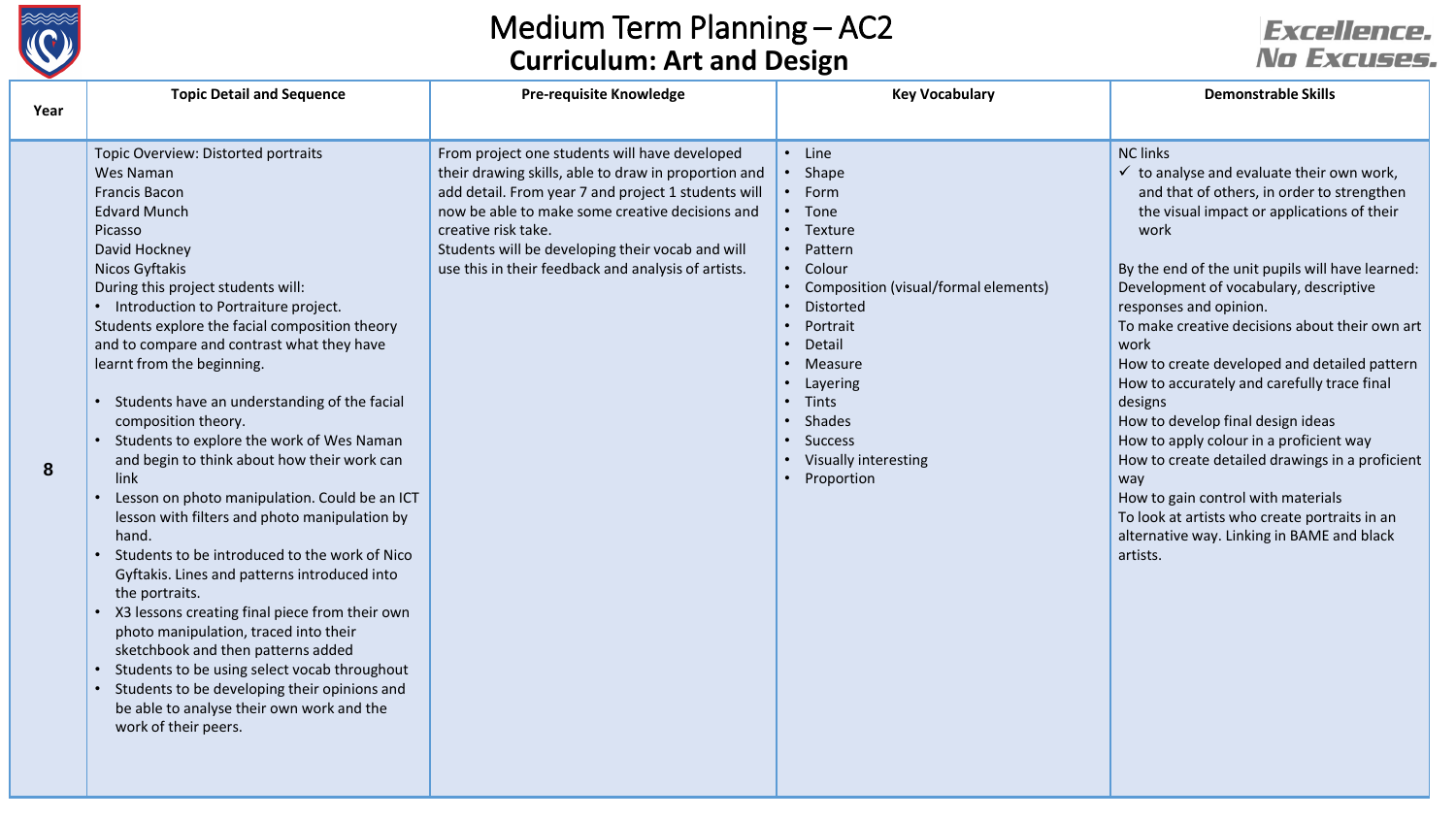

# Medium Term Planning – AC2

**Curriculum: Art and Design**

#### **Excellence.** No Excuses.

| Year | <b>Topic Detail and Sequence</b>                                                                                                                                                                                                                                                                                                                                                                                                                                                                                                                                                                                                                                                                                       | <b>Pre-requisite Knowledge</b>                                                                                                                                                                                                                                                                                                                                                                                                                                                                                                                          | <b>Key Vocabulary</b>                                                                                                                                                                                                                                | <b>Demonstrable Skills</b>                                                                                                                                                                                                                                                                                                                                                                                                                                                                                                                                                                                                                                                                                                                                                                                                                                                                                                                                                                                                                                                                                                                                                                                                                                                          |
|------|------------------------------------------------------------------------------------------------------------------------------------------------------------------------------------------------------------------------------------------------------------------------------------------------------------------------------------------------------------------------------------------------------------------------------------------------------------------------------------------------------------------------------------------------------------------------------------------------------------------------------------------------------------------------------------------------------------------------|---------------------------------------------------------------------------------------------------------------------------------------------------------------------------------------------------------------------------------------------------------------------------------------------------------------------------------------------------------------------------------------------------------------------------------------------------------------------------------------------------------------------------------------------------------|------------------------------------------------------------------------------------------------------------------------------------------------------------------------------------------------------------------------------------------------------|-------------------------------------------------------------------------------------------------------------------------------------------------------------------------------------------------------------------------------------------------------------------------------------------------------------------------------------------------------------------------------------------------------------------------------------------------------------------------------------------------------------------------------------------------------------------------------------------------------------------------------------------------------------------------------------------------------------------------------------------------------------------------------------------------------------------------------------------------------------------------------------------------------------------------------------------------------------------------------------------------------------------------------------------------------------------------------------------------------------------------------------------------------------------------------------------------------------------------------------------------------------------------------------|
| 9    | Topic Overview: Snowboards - graphic design<br>project<br>During this project students will<br>• Explore the design process of a Snowboard,<br>looking into mood boards, typography and<br>existing products<br>Design their own snowboard with use of<br>typography and translate design onto a snow<br>board<br>• Apply different materials successfully to create<br>their snowboard final piece.<br>Consider layering<br>Develop skills with stencils<br>Develop painting skills<br>Develop Typography skills.<br>Research the current market designs<br>Create a project that is structured in the same<br>way as a GCSE project<br>• Use sophisticated language to discuss artists<br>and the work of the peers. | Students will be able to work to a set brief and will<br>have started to develop an understanding of<br>careers within the art and design sector. Students<br>will have developed their vocab in order to give<br>detailed opinions which show two sides to an<br>argument. Students will have knowledge of<br>drawing, colour theory, colour application, 3D<br>techniques, sculpture, printmaking and<br>photography. Students will also have an idea of<br>how to structure an art project.<br>Students will work in a much more independent<br>way. | • Line<br>• Shape<br>• Form<br>• Tone<br>• Texture<br>Pattern<br>Colour<br>$\bullet$<br>Composition (visual/formal elements)<br>• Special effects<br>• Polymorph<br>• Scar wax<br>Depth<br>Detail<br>Layers<br>• Mixing<br>• Realism<br>• Successful | <b>NC links</b><br>$\checkmark$ to analyse and evaluate their own work,<br>and that of others, in order to strengthen<br>the visual impact or applications of their<br>work<br>$\checkmark$ to use a range of techniques to record<br>their observations in sketchbooks, journals<br>and other media as a basis for exploring<br>their ideas<br>$\checkmark$ to use a range of techniques and media,<br>including painting<br>$\checkmark$ to increase their proficiency in the handling<br>of different materials<br>$\checkmark$ about the history of art, craft, design and<br>architecture, including periods, styles and<br>major movements from ancient times up to<br>the present day<br>By the end of the unit pupils will have learned:<br>Development of vocabulary, descriptive<br>responses and opinion.<br>How to research existing products and realise<br>a gap in the market<br>Work through the design process<br>incorporating a chosen theme<br>Produce designs related to the theme.<br>Look closely into typography and design a typo<br>to fit the theme chosen.<br>Explore and experiment with the use of<br>collage, paint and drawing.<br>Work to a set brief for a client, with a time<br>limit.<br>How to set out a GCSE project from start to<br>finish |

Manage their time effectively.